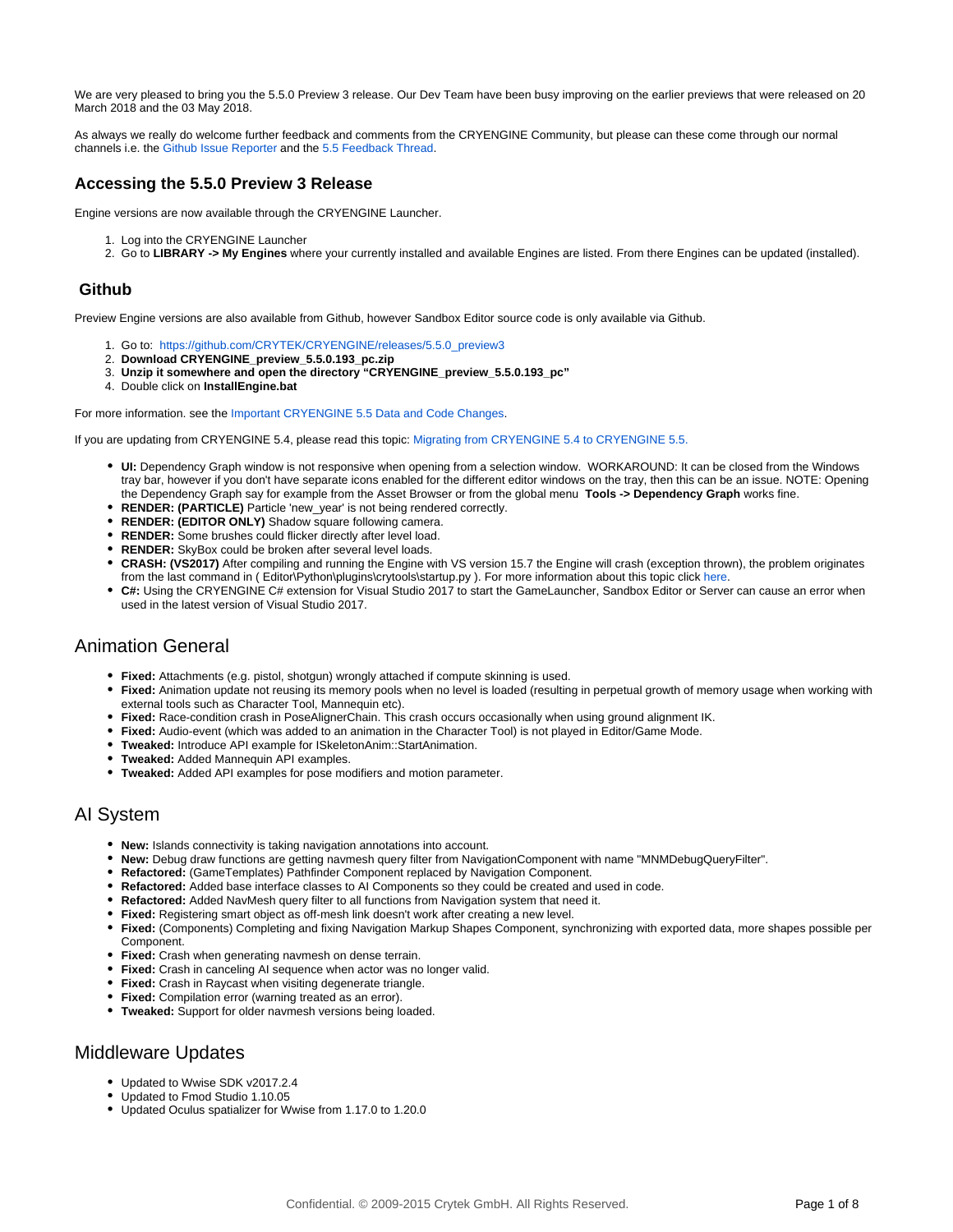# Audio General

- **New:** (SDL Mixer) File import for external audio files into ACE.
- **New:** (SDL MIxer) Audio parameter and switch implementation for SDL Mixer.
- **Optimized:** Smoother scrolling and faster expanding of treeview items in ACE.
- **Fixed:** A non-thread-safe member variable of audio objects was accessed in a multithreaded fashion, this is no longer the case and the member variable is now only accessed by the main audio thread.
- **Fixed:** Wwise implementation now uses proper MSVC libraries during linking in regards to the used compiler toolset.
- **Fixed:** Wwise implementation did not load the convolution reverb plugin correctly.
- Fixed: No account taken if occlusion results should be accumulated or not during very first sample run.
- **Fixed:** Audio listeners not updating their name if the owning entity's name was changed.
- **Fixed:** Parameters were not updated in Fmod 1.10.02
- **Fixed:** False error warnings (because of empty connections of "do\_nothing" trigger). Added class CDoNothingTrigger and execute triggers on CATLTriggerImpl instead of CATLAudioObject to prevent error.
- **Fixed:** Added missing warnings for duplicated switches and parameters.
- **Fixed:** Added missing warnings about unknown XML tags to middleware implementations.
- **Tweaked:**New: Occlusion rays now use the new "rwi\_max\_piercing" flag to be independent from a surface's "pierceability" attribute, additionally rays can now continue until the 10th hit (formerly 5).
- **Tweaked:** Audio Listener Component received the parent entity's name (which confused people). Now named to just "Audio Listener" however, the underlying listener object still has the following naming format "audio\_listener\_<entityname>\_<entityId>" for debugging reasons.

#### **DRS (Dynamic Response System)**

**Fixed:** Dialog Line Database entries are overwritten as soon as any new text is entered.

## Engine General

- **Refactored:** Removed small primitive shapes.
- **Refactored:** Remove now unsupported GameZero cryproject.
- **Optimized:** Added early out for IEntitySystem::InitEntity should init fail and you want to delete the entity (avoids going through all deleted entities).
- **Fixed:** It is not possible to queue fragments from C++ in the Advanced Animation Component.
- **Fixed:** It is possible for users to add input devices but not remove them (resulting in shutdown crashes).
- **Fixed:** Entity Component replication order having changed resulting in GameSDK multiplayer sessions not starting correctly.
- **Fixed:** Where Entities marked as client only, server only or not replicated could still be replicated over the network.
- **Fixed:** Entity simulation mode being started during Level Load in Sandbox Editor.
- **Fixed:** Loading any map in pure game results in crash CEntityLoadManager::ExtractCommonEntityLoadParams.
- **Fixed:** Invalid shutdown order unit test.
- **Fixed:** Invalid assert that could be fired if an entity requests updates during its own update loop.
- **Fixed:** Where OnComponentMaskChanged could be called when mask did not change.
- **Fixed:** Where an entity could get resurrected when entering/exiting Game Mode, but would still be stored in the deleted entities vector and get removed next frame.
- **Fixed:** Where Components would not be shut down.
- **Fixed:** Possible double-deletion if game code attempts to remove an entity from its ENTITY\_EVENT\_DONE event.
- **Fixed:** IEntity::GetSerializableNetworkSpawnInfo's callback was not thread-safe.
- **Fixed:** Entity event masks were not always correctly updated caused a crash when spamming save/load in GameSDK.
- **Fixed:** Possible crash if a Game Object is removed during post update.
- **Fixed:** A client is not able to join a Rolling Ball Multiplayer Game.
- **Fixed:** C++/top down shooter camera rotates at high speed if the project is started in Game Launcher.
- **Fixed:** IEntityComponent::OnTransformChanged could be called before IEntityComponent::Initialize.
- **Fixed:** Entity Component GUIDs being reset every time a map is loaded in the Sandbox Editor.
- **Fixed:** IEntityComponent::NetReplicateSerialize being called directly on Component creation and before entity initialization causing a possible crash. Now serializes in bulk once entity is initialized.
- **Fixed:** Inability to create a physics primitive and mesh colliders with 0 mass (resulting in immovable entity that still reports collisions).
- **Fixed:** Entity Audio Component not respecting its own local transformation (always playing audio at the entity position).
- **Fixed:** Audio Listener Component playing audio at the entity position and not using the Component transform.
- Fixed: Case where replacing an Entity Component would leave a dangling pointer in update listeners.
- **Fixed:** New Components no longer being able to receive immediate collision events.
- **Fixed:** Every logged collision event requiring a look-up of the script proxy (iterate through all Components) for both source and target Entities.
- **Fixed:** Action map groups could override the same action name.
- **Fixed:** Potential crash when sorting Entity Event Listener
- **Fixed:** Issue where Components could be in two different Editor categories with the same name.
- **Fixed:** Issue where Components could not be created using a base interface ID.
- $\bullet$ **Fixed:** Null pointer dereference when using Chinese IME on Windows 10.
- **Tweaked:** Move EEntityEvent to namespace for Doxygen documentation, mark global namespace event as deprecated.
- **Tweaked:** Move generate Cubemap button to the top of the Environment Probe Component.
- **Tweaked:** Introduce additional API examples.
- **Tweaked:** Introduce API examples for IEntity::Load\* functions.
- **Tweaked:** Added API examples for preview rendering.
- **Tweaked:** Added 'applyImmediately' option to CAdvancedAnimationComponent::SetCharacterFile, always load new character from disk.
- **Tweaked:** Replaced the normal primitive shapes with 1 unit sized geometry.

## **Common**

- **New:** Introduce new CryAPIExamples module to compile Doxygen snippets.
- **New:** Introduce action map listener example.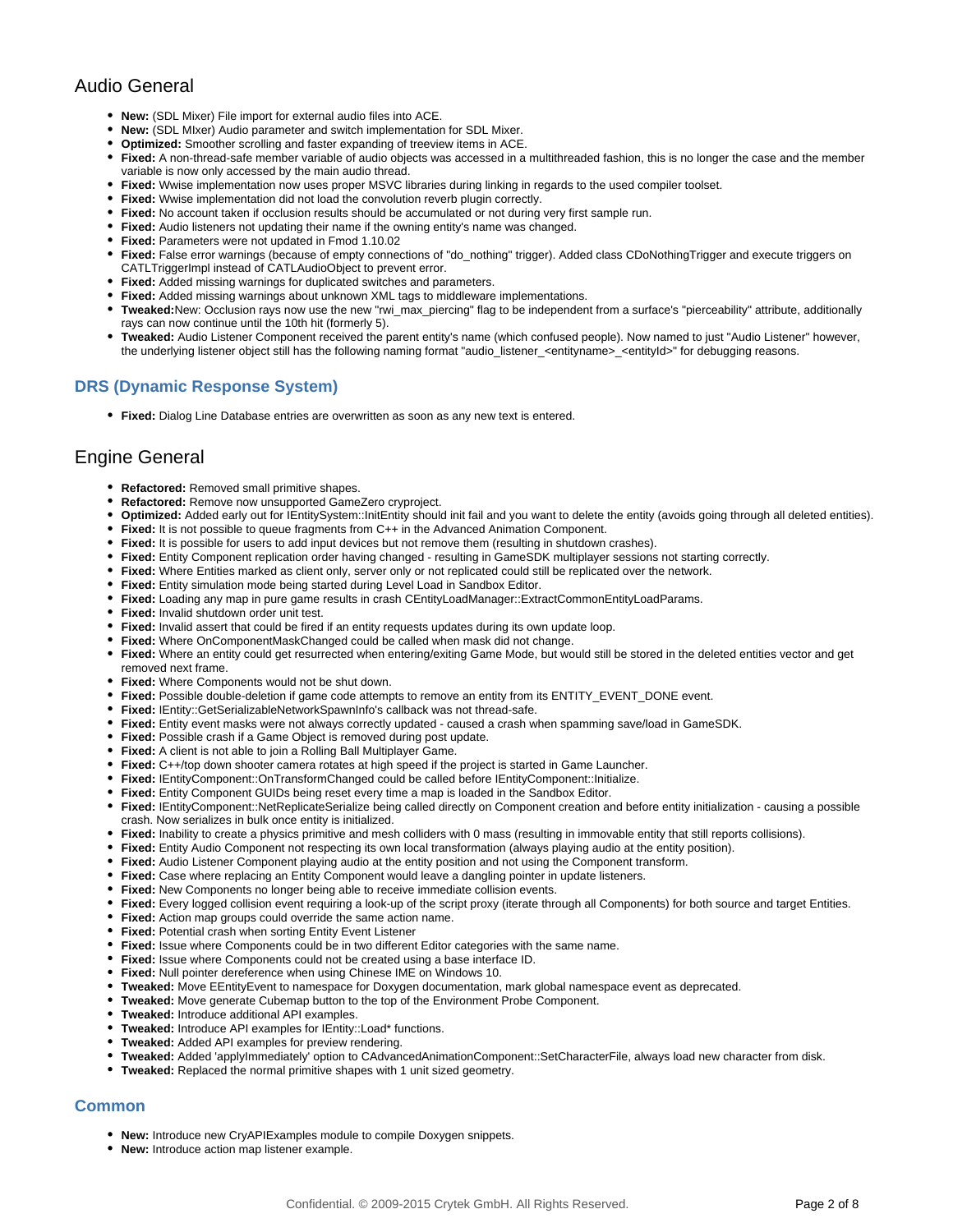- **New:** Add examples for common physics functions.
- **New:** Introduce networked client listener example.
- **New:** Introduce minimal plug-in example.
- **New:** Add simple IEntityAudioComponent examples.
- **New:** Add XML & Json examples.
- **New:** Add asynchronous camera injection (VR) example.
- **New:** Add Trigger and Rope Component examples.
- **New:** Add ISkeletonPose::GetAbsJointByID example.
- **New:** Introduce CVar and CCommand examples.
- **New:** Add ENTITY\_EVENT\_COLLISION example.
- **Fixed:** CTransform::ToMatrix34 not respecting scale correctly.
- **Tweaked:** Document IPersistentDebug.
- **Tweaked:** Document IProjectManager.
- **Tweaked:** Move Action Map Manager interface to CryCommon.
- **Tweaked:** INetContext, IRenderer and IPhysicalWorld not having Doxygen pages generated.
- **Tweaked:** Added default values to the SFogVolumeProperties structure.
- **Tweaked:** IStatObj not using correct Doxygen style comments.
- **Tweaked:** Move Mannequin interfaces to CryCommon for Doxygen support, document common types.
- **Tweaked:** SNetObjectId not receiving Doxygen comments.
- **Tweaked:** Add examples for RMis and aspect delegation.

#### System

- **Fixed:** INumberVector.NormalizeSafe: assignment to \*this requires cast to final type.
- **Fixed:** Disable plugin load from disk if shared libraries are unsupported (fixes PS4 startup issue).
- **Fixed:** Alt tab mouse cursor window lock.
- **Fixed:** Mouse cursor visible on alt tab. Fix double cursor visible on startup.
- **Fixed:** Command line not being executed when running the shader cache generator.
- **Fixed:** CVar whitelist not working.
- **Fixed:** OOM handling when cleaning up bucket allocator.
- **Fixed:** Incorrect Engine root directory being used for project manager on PS4.
- **Fixed:** Non-lowercase paths being used in project manager, failing when 'sys\_project=GameSDK' is used instead of 'sys\_project=gamesdk'.
- **Tweaked:** Added threads to thread config.
- **Tweaked:** Document ISystem::GetCamera and SetCamera.
- **Tweaked:** (Linux) Use clang-3.9 and gcc-6 by default.

#### CMake

- **New:** Support building API examples without the Engine for auto compilation.
- **Fixed:** Pass the build type to RC when building as an external project.
- **Fixed:** Inability to build shader cache generator from a project solution.

## Action General

- **Fixed:** By-ref access to CVar value contained in a removed system.
- **Fixed:** Game Launcher crashes on quit after fighting AI (CryAction.dll!CAIHandler::QueryComplete).
- **Fixed:** Jumping into Game Mode on certain maps leads to crash (CGameObjectSystem::PostUpdate()).
- **Fixed:** ENTITY\_FLAG\_LOCAL\_PLAYER being replicated over the network.
- **Fixed:** PersistantDebug objects not rendering when the timeout is set to 0.

#### Schematyc

**Fixed:** Inability to use Schematyc resource types in a Schematyc array.

## Templates

**Fixed:** Rolling Ball template not synchronizing player's physical states over the network.

## Default Entities

- **New:** Add preview drawing to the Physic Constraint Components.
- **New:** Geometry and Physics Components with Mass and Density now have an interactive dropdown to select either Mass, Density or Immovable.
- **Fixed:** Networked property of the Rigidbody Component not having any effect.
- **Tweaked:** Add preview rendering if the Mesh Component is only used as collider.
- **Tweaked:** Changed the default FOV for the Camera Component to 70.

# Renderer General

**New:** Profile section to detect GetOrCreateInputLayout's shader reflection request.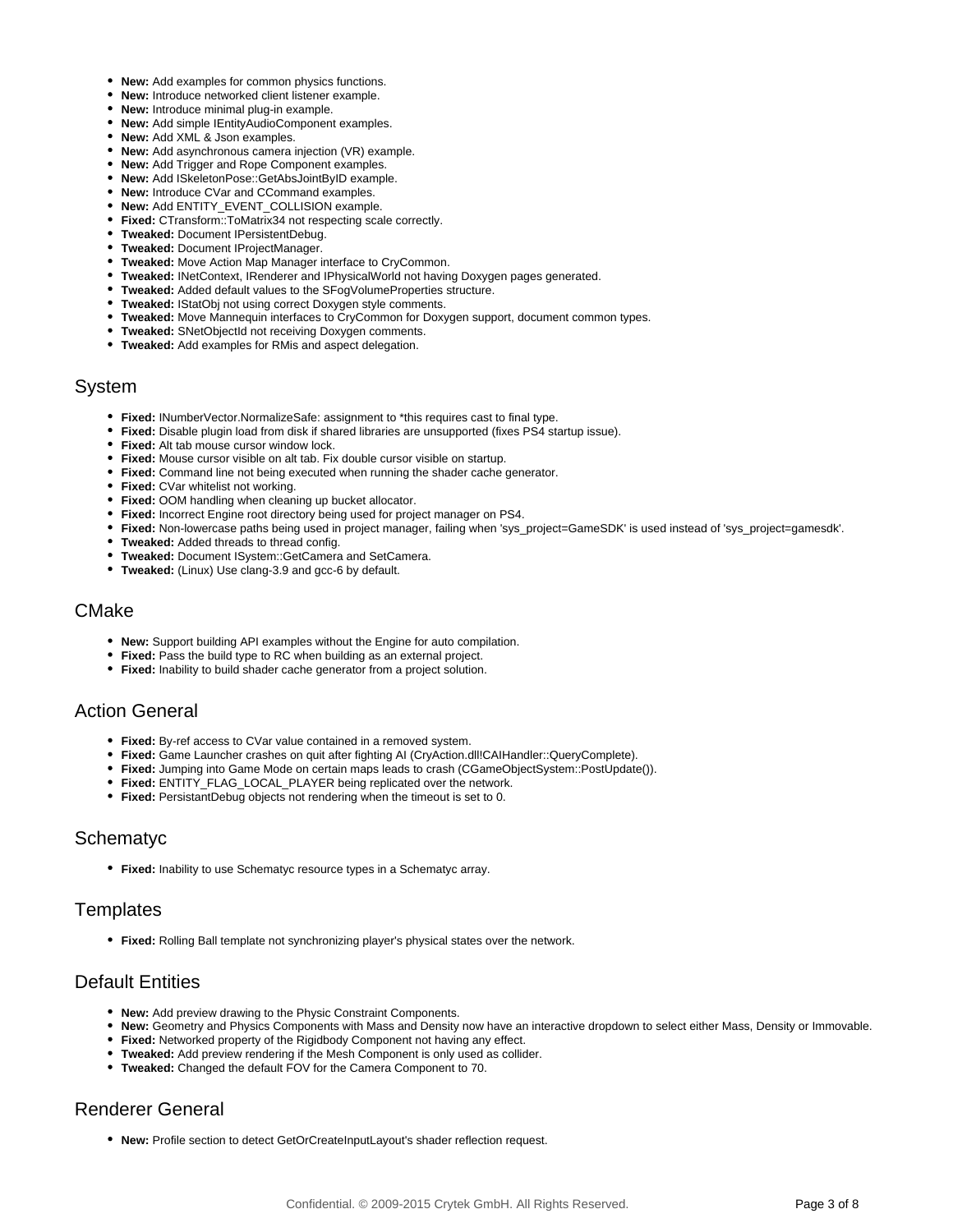- **Refactored:** Use correct frameid for Oculus.
- **Refactored:** Shader modifications made to support new HLSL to SPIR-V shader compilers for Vulkan.
- **Refactored:** Renamed ColorMask::Count to GS\_NOCOLMASK\_COUNT to prevent it being a globally defined symbol with that name.
- **Refactored:** To add a new platform now just add shaderlist file name to the GetShaderlistName function.
- **Refactored:** Replacing r\_shadersorbis, r\_shadersdx10, r\_shadersdx11, r\_shadersGL4, r\_shadersGLES3, r\_shadersdurango, r\_shadersVulkan CVars with r\_ShaderTarget CVar - which specifies the target which shaders must be built for.
- **Refactored:** (Vulkan) Trigger a fatal error when the resource layout encoding does not have enough space to store it.
- **Refactored:** (Vulkan) Proper fatal error message when two resource layout hashes collide.
- **Refactored:** Unify swapchain creation paths, now exclusively handled by render display context.
- **Fixed:** AI's skin is not rendered.
- **Fixed:** Cubemap generation: Disable LOD transition.
- **Fixed:** Display context resize.
- **Fixed:** (DX12) Device removal due to slightly mismatched texture copy targets.
- **Fixed:** Choose closest matching resolution as early as possible.
- **Fixed:** Vulkan fullscreen broken due to window re-position via Windows API with AMD drivers.
- **Fixed:** hmd\_resolution\_scale CVar triggers assert.
- **Fixed:** Activating NVIDIA multi-res triggers assert (note this feature is still WIP and as yet is not fully functional!).
- **Fixed:** Setting the global aux geometry command buffer when changing the aux geometry command buffer collector (was causing a race condition).
- **Fixed:** Crash when CV\_r\_stat == 6 but pDrawCallInfoPerNode is not yet filled.
- **Fixed:** Shader reflection memory leak (was causing crash in Vulkan after calling r\_reloadshader 1 a few times).
- **Fixed:** Drop stereo socialscreen PSOs at unload.
- **Fixed:** Sending the correct shaderlist filename to remote shader compiler for Vulkan shaders.
- **Fixed:** (DX12) Lost device state when transitioning into fullscreen from windowed and minimized state.
- **Fixed:** Sys\_job\_system\_proiler 1 aux drawings.
- **Fixed:** Crash when deleting water volumes because of immediate release of CRElement.
- **Fixed:** (Xbox One) D3D memory leak.
- **Fixed:** (PS4) "r\_driver should match shader target" (fatal error issue for PS4 shader cache generation).
- **Fixed:** (PS4) Shader cache generation failure. r\_Driver=Dx11 is allowed for Orbis shader target flag.
- **Fixed:** Vulkan shader cache generation. The encoded resource layout size is reduced by half. It is base64 encoded and sent with request line to remote shader compiler. This way the resource layout description which is needed for Vulkan shader compilation is known during shader cache generation.
- **Fixed:** Permanent render object's general pass transform to be overwritten by shadow passes.
- **Fixed:** The textured aux geometry color (was carried out once in the vertex shader and once in the pixel shader. Once in the pixel shader will just cancel out the transformation done in vertex shader).
- **Fixed:** Crash when clicking generate Cubemap in the Sandbox Editor.
- **Fixed:** Low spec crash in the Sandbox Editor.
- **Fixed:** Issues that occur when lots of aux draw commands are being executed.
- **Fixed:** Aux rendering lag and flickering issue in Character Tool.
- **Fixed:** Screen space shadows missing in the background.
- **Fixed:** Aux geometries depth rendering issue.
- **Fixed:** Cursor may get stuck in previous client window dimensions after changing the resolution.
- **Tweaked:** Remove PostAA assert, condition is handled.
- **Tweaked:** Reduce flickering when entering fullscreen (using native resolutions by changing swapchain fullscreen state switch order to MS recommended approach).
- **Tweaked:** Improve multi-monitor window management, automatically switch output when the window is moved onto a new monitor.

#### Vulkan

- **New:** Annotating HLSL shader to include resource layout descriptors.
- **New:** Local shader compilation in Windows platform.
- **New:** HLSLcc local shader compilation.
- **New:** Support for DXC and GLSLANG HLSL to SPIR-V compilers and compiler switching feature.
- **Refactored:** Support for using new SPIRV-Cross.
- **Refactored:** Adjustments to support shader cache generation and remote shader compiler with the new shader compilers.
- **Refactored:** Changing the swap chain's color buffer format from RGBA to BGRA (validation errors were triggering because of RGBA formats on both NVIDIA and AMD).
- **Refactored:** SVOGI's full resolution kernels are now utilized for Vulkan.
- **Fixed:** NAN-Values appearing due to undefined behavior of pow(x, y) when x < 0.
- **Fixed:** The DXC compilation error for particles (fails since it tries to modify a global variable which is invalid).

## 3D Engine

- **Optimized:** Cached shadow maps are ported to one-pass scene graph traversal.
- **Optimized:** Per-objects shadow maps ported to one-pass scene graph traversal.
- **Fixed:** (Renderer) Reintroduced e\_screenshot and minimap feature.
- **Fixed:** Transformation/rotation issues for objects with sub-objects.
- **Fixed:** Brushes rendered in camera space do not take camera rotation into account.
- **Fixed:** Defer deletion of rendernodes by one frame to make sure they can be safely used in the renderer.
- **Fixed:** Assert for MovableBrushes ending up inside CObjManager::RenderObject.
- **Fixed:** All Entities disappearing (if too many shadow casting lights are visible).
- **Tweaked:** Added sensible default values to rope render node parameters (same as the Sandbox Editor uses).

## Particles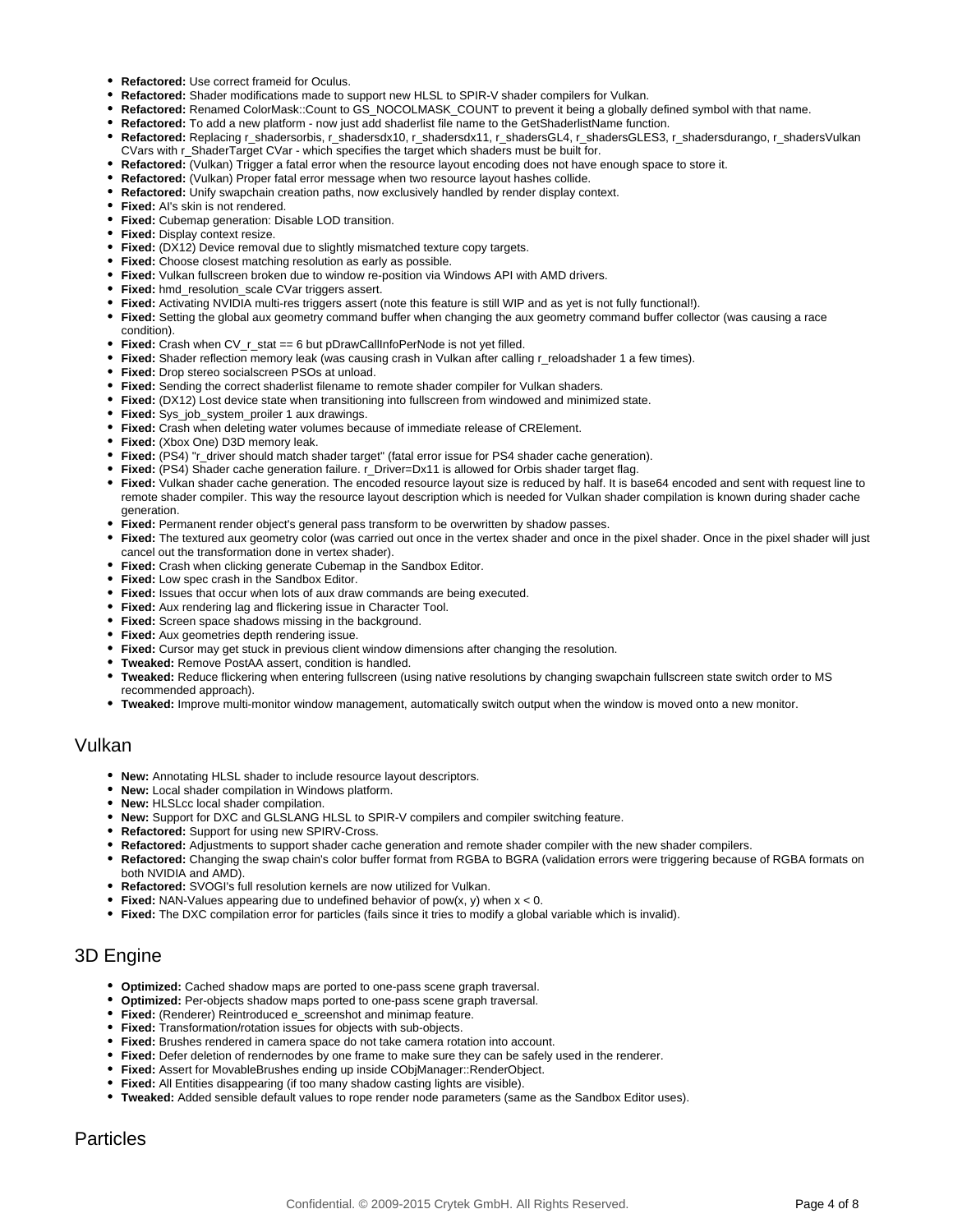- **New:** Enhanced grouping capabilities in new ActivateRandom feature; now supports all possibilities of old SecondGen features.
- **New:** Replaced SecondGen features (on parents) with child features (on children, who decide when they activate). Replaced SecondGen "Random" parameters with new ComponentActivateRandom feature. Added AddSubInstances and CullSubInstances features, removed KillParticles feature. Parent relationship is now explicitly serialized. Added Component-to-Component node linking in Particle Editor.
- **New:** Pre-compute effect timings for stability, equilibrium and death.
- **New:** Added screen-fill stats.
- **New:** SpawnCount now has option for Max or Total particles emitted.
- **Refactored:** ParticleDataType is now type-templated provides more type-safety and easier interface with Container Streams; now supports Vec3 etc. directly rather than float3. Streams now have [] operators. Vec3 and Quat streams are template specializations. Moving from specialized stream names to generic TIStreams and TIOStreams. Simplified ParamMod Init and Update functions.
- **Refactored:** Accessing instance data is automtically templated. SpawnEntries arrays now temporary. Spawn features now have virtual GetSpawnCounts(), rather than giant templated SpawnParticles. Particle count scale from SpawnParams etc. now properly applied after GetSpawnCounts calculation. Added Runtime.GetEmitLocation.
- **Optimized:** Simplified particle age and state handling. Removed redundant State field; state is inferred from age. All particles now consistently live through the frame of their max age (previously only newborns did). All particles are rendered, no longer keep particles unrendered for 2 extra frames. SpawnOnDeath child generation and Audio trigger generation now occur on same frame.
- **Optimized:** Sped up job scheduling; use faster test for prioritizing visible emitters. Don't update unseen stable emitters (when e\_ParticlesThread = 4, now default). Added emitter and effect time variables to track emitter stable state affected by entity or attribute values. Non-updated emitters use maximum stable bounding box. Refactored stats to be correct even without emitter updates. Fixed some related bugs.
- **Optimized:** Implemented fill area limiting for pfx2. e\_ParticlesMaxScreenFill sets maximum number of screens drawn.
- **Optimized:** Test emitter water intersection before submitting RenderObjects, reducing their count.
- **Optimized:** Improved job scheduling and synchronization. e\_ParticlesThread = 2 lets update jobs sync later and allows ComputeVertices to perform update itself rather than waiting. e\_ParticlesThread = 3 reschedules emitter jobs by visibility and gives ComputeVertices priority.
- **Optimized:** Moved some bounds computation to main thread for consistency, simplified expansion function.
- **Fixed:** Particles with 0 lifetime not dying. Fixed div-zero in RenderRibbons axis computation. Fixed erroneous conversion of FeatureSecondGen random child selection. Fixed conversion of pfx1 Tail parameter to use new Child feature.
- **Fixed:** Serialization fixes: Consistently serialize all Param values including if default. Increased archive version number based on new Child features. Added error messages for unsupported version numbers and nonexistent features.
- **Fixed:** Further fixes for discarding changes in Particle Editor.
- **Fixed:** Crash on adding invalid Child feature to emitter features. Refactored feature registration to remove invalid features from emitter features list.
- **Fixed:** Issues in pfx1 conversion: Fixed TValue serialization to remove improper zeroing of not-found values (caused ViewDistanceMultiplier to always be 0); updated for new Child features; added default SortMode; reduced intermediate XML attributes.
- **Fixed:** Further fixes for editing effects with live emitters.
- **Fixed:** Correctly unregister emitters when resetting them during sys\_spec change.
- **Fixed:** Crash when editing effects destroyed child hierarchy.
- **Fixed:** Crash when adding new Components to running effect.
- **Fixed:** Default Sprite Component had all lighting values = 0.
- **Fixed:** Editing effects again updates existing emitters; editor uses standard particle system to load effects instead of creating duplicate.
- **Fixed:** Particle age is now consistently end-of-frame age for both Update and Render sections and is always >= 0. Fixed occasional case of particles spawning before emitter delay elapsed.
- **Fixed:** Invalid lifetime values, invalid init values in padded particle data.
- **Fixed:** MoveRelEmitter to work with long update times, use sub-frame parent orientation.
- **Fixed:** Instances of GetRandomPoints returning bad values when meshes not present.
- **Fixed:** Ribbon ConnectToOrigin option.
- **Fixed:** SubInstance being initialized before emitter attributes and features are set. Runtime creation is deferred until next Update; SubInstance  $\bullet$ creation is now performed in Update jobs.
- **Fixed:** Editing effects now properly updates emitters.
- Fixed: Fixed and simplified modifier context handling. ModInherit now has a separate base type for proper class factory population.
- **Fixed:** Invalid float data in Spawn feature. Fixed zero-normalize in shape areas.
- **Fixed:** Crash caused by improper destruction order.
- **Fixed:** Restarting of inactive emitters on sys\_spec change.
- **Fixed:** Release all emitters in ClearRenderResources.
- **Fixed:** Properly re-create RenderObjects on sys-spec change.
- **Fixed:** Only create RenderObjects as needed.
- **Fixed:** Drag was ignored with some feature settings.
- **Fixed:** Potential null access in anim attachments.
- **Fixed:** Calculation of GPU max particle counts, including extra frame for particle life. Restore FeatureSpawnCount.duration default to 0.
- **Fixed:** Several errors involving Emitter Features. Altered effect is now completely cloned for proper parenting. Component.SetParent cleans up children. Clearing Emitter Features now updates emitter. Emitter Features no longer flagged as changed when empty.
- **Fixed:** Emitter Activate issues. Parent particle now added only once.
- **Fixed:** Broken Audio Component.
- **Fixed:** Crash caused by referencing deleted Components (e.g. during editing). Prevent registering empty emitters.
- **Fixed:** Zero particle submesh data when editing effect preventing dangling reference. Added SParticleDataTypeInfo.zeroClear option, simplified EParticleDataType declarations.
- **Fixed:** Potential JobManager crash when changing levels.
- **Fixed:** Accidental changes to acceleration and velocity effectors.
- **Fixed:** Clean up IPhysicalEntity and IAudioObject data when killing emitters.
- **Fixed:** Collision checks no longer move particles above terrain. Fixes SpawnOnCollide effects underground.
- **Tweaked:** More useful information in effect bounding box debug display. Documented unconverted pfx1 params.
- **Tweaked:** Removed obsolete Particles/Parent/timer.pfx; no effect template is needed to create child effects.
- **Tweaked:** e\_ParticlesDebug u+ now disables CameraDistance modifiers only for PerInstance params.

## C#.Core

**Refactored:** Matrix3x3, Matrix3x4 and Matrix4x4 now only provide access to the values by index (instead of direct access to the values).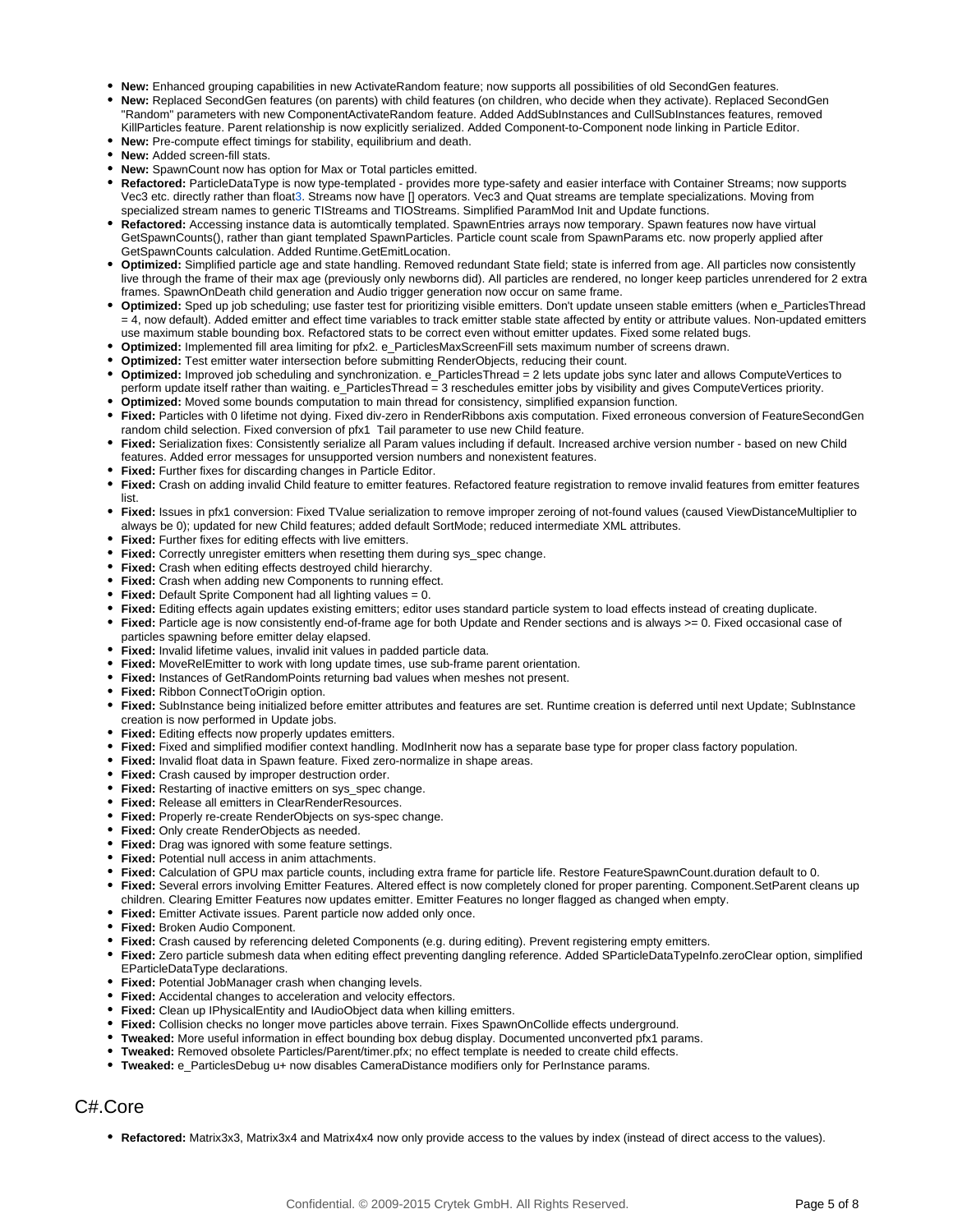- **Refactored:** More values are now exposed in CollisionEvents.
- **Fixed:** The C# Editor plugin can now detect the installed version of Visual Studio 2017 and sets this as the default editor for C# files.
- **Fixed:** Mono being initialized when not used (causing possible shutdown issues).
- **Fixed:** Issue where C# assets had to be compiled twice at startup.
- **Fixed:** Compiler errors at startup not being shown correctly.
- **Fixed:** C# plugins not initializing correctly.
- **Fixed:** EntityProperties are now initialized with the value that's assigned to them (instead of the default value of the type).
- **Fixed:** Opening C# solutions for projects that contain a space in the filepath.
- **Fixed:** A race condition in the CharacterAnimator that could result in a crash when the C# assemblies were reloaded.
- **Fixed:** Update Mono from v5.2.0 to v5.10.0 to resolve memory corruption occurring after deserialization.
- **Fixed:** Case where the Engine attempted to copy mscorlib to a temporary directory before loading.
- **Fixed:** Plugins being loaded with relative paths, resulting in a failure to later compare file locations correctly.
- **Fixed:** Case where the library vector could contain multiple occurrences of the same library due to mismatching assembly and image.
- **Fixed:** Case where class methods could be duplicated, resulting in unnecessary serialization.
- **Tweaked:** Exposed get and set methods for getting float and Vector3 parameters from materials.
- **Tweaked:** Vector2, Vector3, Vector4, Quaternion, Angles3 and Color are now valid EntityProperties.
- Tweaked: Added SurfaceId, PartId and PartIndex to the RaycastHit.
- **Tweaked:** Moved loading the Character file from the Player Component to the CharacterAnimator Component.
- **Tweaked:** Exposed more picker types (Character, ActionMapName and ActionMapActionName) for C# properties.
- **Tweaked:** Link to the Mono static library (removing the need to ship mono-2.0-sgen.dll).
- **Tweaked:** Exposed IsInSimulationMode property in the Engine.

#### Physics

- **Refactored:** Added a description to some interface functions.
- **Fixed:** Collision issue with boxes perfectly aligned with terrain.
- **Fixed:** Memory leak in BakeScaleIntoGeometry.

#### Network

**Tweaked:** Document INetChannel.

## CryVersionSelector

- **New:** A backup of a project can now be created in the CryVersionSelector.
- **New:** When switching Engine version the user now has the option to automatically create a backup of the project before switching Engine version.
- **New:** Update package build options with export path selection, configuration selection and the option to include debug symbols.
- **Fixed:** Packaging a build failing if the name of a folder or a file contained; a [and] character, and/or specific numbers separated by a dash were used.
- **Fixed:** Generated CMakeLists.txt containing absolute paths to the project.
- **Fixed:** Project plugin binaries being statically linked with Engine in release mode (can not occur since projects are compiled independently).

# Editor General

- **New:** GeometryCache importer.
- **New:** Added a user confirmation dialog to control the process of updating levels to the new level format.
- **New:** (Asset Browser) Allow deletion of assets via Delete key.
- **Refactored:** Added VoxelizationMapBorder GI parameter into level settings UI.
- **Refactored:** Added ShadowsSoftness parameter into GI settings UI.
- **Fixed:** (Heightmap) default heightmap texture is broken.
- **Fixed:** (GameSDK) Player is stuck after switching into Game Mode while Character Tool is playing an animation.
- **Fixed:** Removed all Preview Build strings and reverted splash image to the default one.
- **Fixed:** Popup Menu spawn arguments in Add Component Window.
- **Fixed:** Gravity volume object crashes if used without a Lua script.
- **Fixed:** Entity bounds do not take local slot transform into account.
- **Fixed:** Lazy creation of rendercontex for QViewport and fix renderoutput resizing.
- **Fixed:** Don't create a 0x0 render context.
- **Fixed:** Assert and crash may trigger when trying to navigate outside Asset Browser default directories.
- **Fixed:** Saving a pfx under a different name does not work (error unable to copy asset).
- **Fixed:** Limited vegetation size in Paint Tool to 3.0f and size variation to 1.0f.
- **Fixed:** Added limits to slopes in terrain and vegetation painting (painting on a 90% slope is unsupported).
- **Fixed:** Ungrouping an empty group crashes the Sandbox Editor.
- **Fixed:** Extracting objects from prefab crashes the Sandbox Editor.
- **Fixed:** Sandbox Editor crash Track View: CTimeline::SMoveHandler::mouseMoveEvent
- **Fixed:** Duplicating an empty entity several times and then clicking the 'Add Component' button while they are all selected triggers an assert.
- **Fixed:** 'Snap to Grid' value can't be set below 1.
- **Fixed:** Editing a Game Volume inside of a prefab/group moves the Game Volume outside of the map.
- **Fixed:** Issue where painting on a terrain when having a slope min and max value was showing erroneous results. Changed vegetation painting to use same GetAccurateSlope function that terrain painting uses.
- **Fixed:** Effects converted from pfx1 is not visible in the Asset Browser.
- **Fixed:** Crash (trying to read empty texture property).
- **Fixed:** Removed unused Perception Modifier from the AI Objects menu.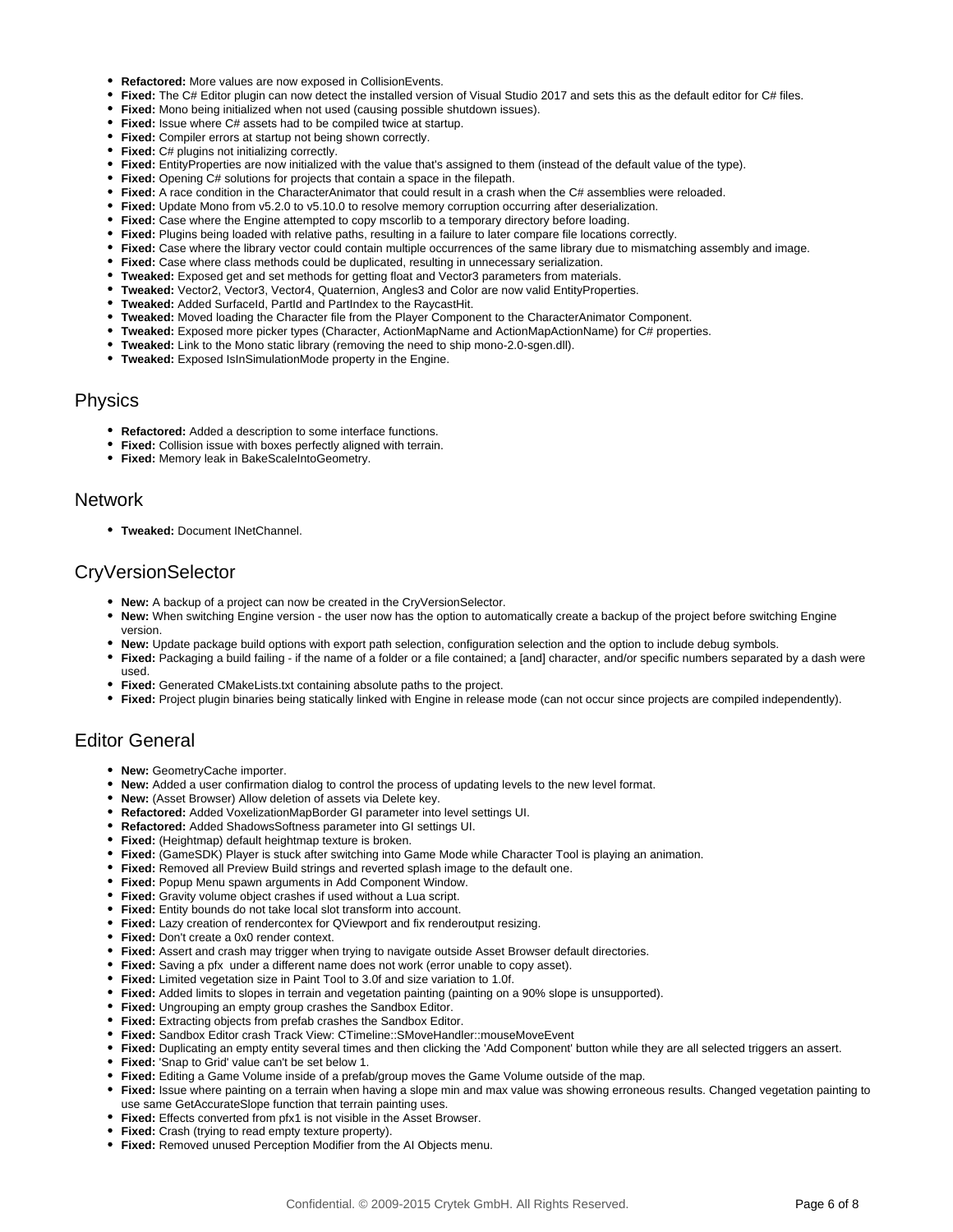- **Fixed:** (Mannequin) FragmentEditor/TransitionEditor/Previewer: "Go to end" button does not work.
- **Fixed:** Static model resource picker not using the asset system.
- **Fixed:** A wrongly named folder is created on the Hard Disk Drive if an \*.fbx file was dragged into the Asset Browser.
- **Fixed:** Using 'Save as' to save an animation in a custom folder doesn't work.
- **Fixed:** (Character Tool) Character update on Undo/Redo.
- **Fixed:** The Legacy Environment Probe stops working after generating Cubemaps 2 or 3 times in a row.
- **Fixed:** Crash in entity link row picker where it was calling repaint on a property tree that was in the process of being destroyed.
- **Fixed:** PyThreadState can be zeroed out in ShibokenWrapper => extra check to prevent Access Violation when update event happens.
- **Fixed:** If an edit tool button has created an edit tool it will now also remove it on destruction.
- **Fixed:** Crash if Pick Tool was active when the Editor's layout changed.
- **Fixed:** Solved issue with objects within prefabs losing their selection flags when modified it would eventually lead to them never being deselected.
- **Fixed:** Objects within prefabs that were selected and modified would not be removed from the selection.
- **Fixed:** Modifying the outputs of a substance-instance by adding a 'Texture Output' causes a crash.
- **Fixed:** (Schematyc) Random crash while working in Schematyc (EditorCommon.dll!CMergingProxyModel::Unmount(QAbstractItemModel \* submodel)).
- **Fixed:** Moving an edge on its local axis of an AS, CV or DO deletes its faces.
- **Fixed:** Typo in MNM regeneration information box (side instead of size).
- **Fixed:** After moving a vertex of an AS, CV or DO on its local axis it changes the gizmo to world axis.
- **Fixed:** Closing the DRS window when Response History is filled with data leads to a crash.
- **Fixed:** Adding any Component to an empty entity results in a crash (CCrySignal::DiconnectById).
- **Fixed:** Crash when opening certain particle effects (DebugCallStack::FatalError).
- **Fixed:** Creating a new material in the Asset Browser triggers a floating window which just contains a Button with the label GameSDK.
- **Fixed:** Area Selection Mask does not include AreaSolid.
- **Fixed:** Adding IsDestinationReachable node to Schematyc's signal graph and right clicking in Graph View causes a crash (EditorCommon.dll! CDictionaryModel::parent).
- **Fixed:** Duplicate objects left clicking on them in the Level Explorer and moving the cursor into the main Viewport triggers an assert (SelectionGroup.cpp / L265)
- Fixed: Creating a new layer in a folder will create a new layer, but selects the last layer to rename.
- **Fixed:** Prefab proxies are not active on unhidden layers after export.
- **Fixed:** Entity can be linked with itself.
- **Fixed:** Editing the outputs of a deleted substance-archive causes a crash.
- **Fixed:** (LOD) cgf files can only be browsed after the \*.pak file has been unzipped.
- **Fixed:** (Asset Browser) Creating a new level just opens the level without asking to save the previously opened level.
- **Fixed:** Texture Compiler fails with the 'file not found' error if the texture path contains spaces.
- **Fixed:** Selecting a selection mode crashes the Sandbox Editor.
- **Fixed:** Notification windows are freezing and still visible after the Sandbox Editor is closed.
- **Fixed:** Resetting the layout via the console causes a crash.
- Fixed: (Trackview) Copying an animation in Track View via Ctrl+C causes a crash (CryMovie.dll!TAnimTrack<STimeRangeKey>::SerializeKeys).
- **Fixed:** Adding a Track View button to an Audio Toolbar and pressing it causes a crash (EditorTrackView.dll!`anonymous namespace':: PyTrackViewAddLayerNode).
- **Fixed:** Moving layers is now an undoable action.
- **Fixed:** Mouse cursor appears outside of the main Viewport during Game Mode.
- **Fixed:** Adding handlers for opening documentation help in UQS, Python Script panels, Object Create Tool, Character Tool, DRS & Environment Editor.
- **Fixed:** (Viewport) Mouse becomes active outside of the Viewport when in Game Mode and when switching back and forth out of the Sandbox Editor.
- **Fixed:** Mouse cursor appears outside of main Viewport during Game Mode
- **Fixed:** Closing the Viewport while being in Game causes Engine to crash (CViewport::GetSafeHwnd()).
- **Fixed:** Sandbox Editor legacy material loading.
- **Fixed:** Wait on render thread to have the shader loaded when material.loadshader is executed.
- **Tweaked:** Preview renderer uses entity object color instead of the blinking blue default color.
- **Tweaked:** Make sure that an entity cannot be linked with itself and warn the user if they try to do so.

# Tools General

**Fixed:** PakShaders.bat not working with new project workflow.

# Resource Compiler

- **Fixed:** Command line parser may return an extra arg with a random content.
- **New:** Added CVar to draw full extent of last cached shadow cascade.
- **New:** Expose CVar to control number of octree nodes visited during incremental shadow cache update.
- **Refactored:** Simplified duplicate shader detection and CResFile update.
- **Refactored:** Removed unused 'ref file' code from CResFile.
- **Refactored:** Removed unecessary conditional from ObjManDrawEntity.
- **Refactored:** Added permanent render object compilation options which can be used to disable/enable compilation stages separately.
- **Refactored:** Storing instance separate dirty flags for general and shadow passes as they were interfering.
- **Refactored:** Storing compiled flags for compiled render objects and make sure that all parts are compiled. This is added to support compilation of constant buffers shared among multiple render items.
- **Refactored:** Improvement to permanent render object handling.
- **Refactored:** Double buffering of render object transformation matrix to avoid racing between render and main/job thread.